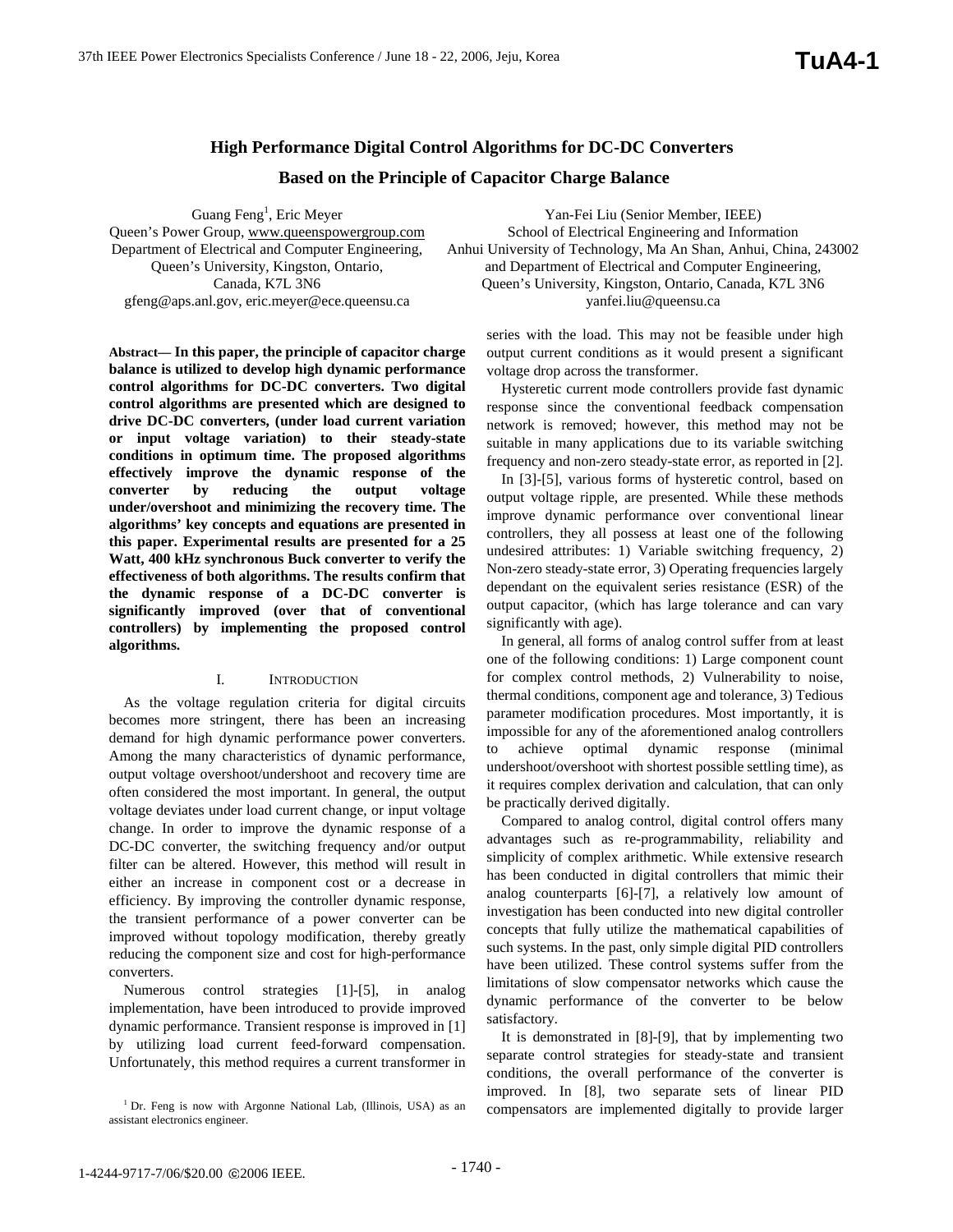bandwidth during transient conditions. While transient response is improved in [8], the controller is still subject to the limitations of slow compensator networks. In [9], a method combining linear voltage mode control and non-linear hysteretic control is introduced. While this method does improve dynamic response, the controller tends to "over-compensate" for load current variations, causing the output voltage to over-shoot after it recovers from a voltage drop, thereby resulting in large settling times.

In this paper, a pair of novel digital control algorithms are introduced that fully-utilize the advanced mathematical capabilities of digital controllers in order to optimize the large-signal response to a load current change and an input voltage change. The digital control algorithms exploit the principle of capacitor charge balance in order to allow the converter to recover in the shortest achievable time with the lowest possible voltage undershoot/overshoot. Implementing the two proposed algorithms together in combination with a conventional digital control scheme will yield a superior large-signal dynamic response with stable steady-state. The proposed algorithms are well-suited to be implemented digitally either using a field programmable gate array (FPGA) or a low-cost application specific integrated circuit (ASIC).

 While this paper presents algorithms related solely to the Buck converter, the concept of using capacitor charge balance to optimize dynamic response can be extended to various DC-DC converters including Boost, Buck-Boost and isolated converters.

# II. THE PRINCIPLE OF CAPACITOR CHARGE BALANCE







 The principle of capacitor charge balance has been utilized extensively for the purpose of steady-state modeling and analysis of DC-DC converters. The principle of capacitor charge balance states that, in steady state, the average of the capacitor current over one switching period must be equal to zero. This condition must be satisfied in order for the output voltage to be equal at the beginning and end of a switching cycle. Equation (1) represents the principle of capacitor charge balance of a Buck converter under steady state.

$$
v_c(T_s) - v_c(0) = \frac{1}{c} \cdot i_{c_{avg}} = 0 \longrightarrow \frac{1}{T_s} \int_0^{T_s} i_c(t) dt = 0 \quad (1)
$$

 By recognizing that the integral period of (1) may be extended over the total transient time of a DC-DC converter, equation (2) is developed.

$$
v_c(t_b) - v_c(t_a) = \frac{1}{c} \cdot i_{cavg} = 0 \longrightarrow \frac{1}{t_b - t_a} \int_{t_a}^{t_b} i_c(t) dt = 0 \tag{2}
$$

where  $t_a$  represents the beginning of the transient period and  $t_b$  represents the end of the transient period. Thus, if at  $t_b$  the inductor current  $i_L$  and the duty  $d$  have reached their new steady state values, and (2) has been satisfied, the converter will immediately enter its new steady state without any switchover.

 The proposed pair of control algorithms exploits the aforementioned concept in order to minimize the recovery time  $t_b-t_a$  and voltage under/overshoot under transient conditions.

 In contrast, figure 2 demonstrates a typical transient response to a load current change under voltage mode control (or any other analog control method). As observed, at point 3, although the output voltage has recovered to the reference voltage, the converter is still in transient state. The inductor current must decrease toward the new load current. When the inductor current is equal to the load current at point 4, the charge delivered to the capacitor *Acharge* is greater than the charge removed from the capacitor *Adischarge*, therefore the voltage has not recovered to its steady state value. The converter will continue this behavior in a cyclical pattern for many more switching cycles before it settles and reaches steady state.

 Therefore, for conventional controllers, the recovery time is long and the voltage deviation is large.



## III. OPTIMAL DYNAMIC RESPONSE UNDER LOAD CURRENT CHANGE

The proposed algorithm optimizes the dynamic response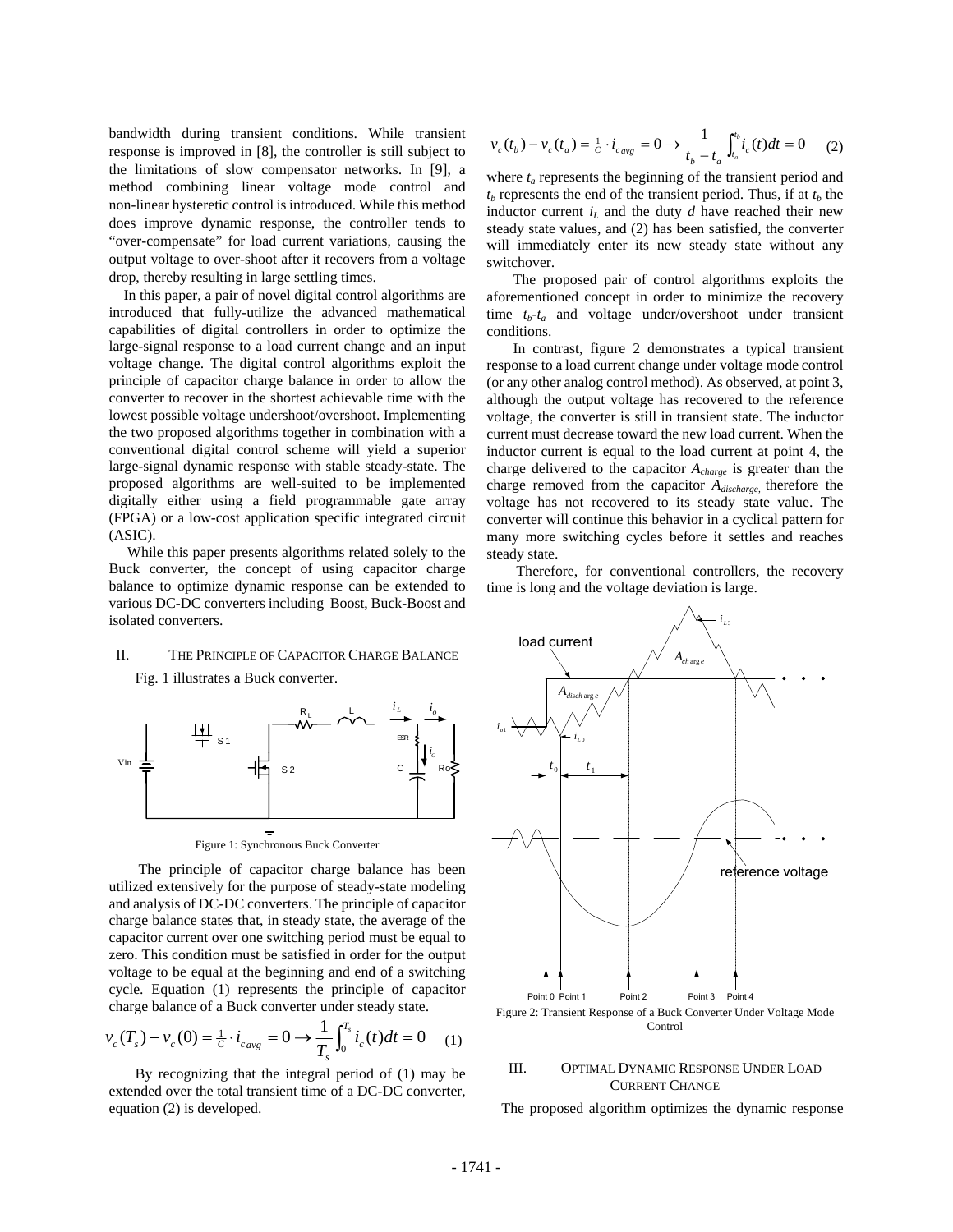of a Buck converter under a load current step change. While the algorithm is valid for both positive and negative load current changes, the analysis and derivation of a positive change will be examined in this paper.

In order for a converter to achieve the best possible dynamic response (lowest undershoot, shortest recovery time) to a load current change, the following observations are made:

- 1. Following a positive load current step change, the inductor current can not change instantaneously and therefore a portion of the load current is supplied by the output capacitor. This in turn causes the capacitor voltage and the output voltage to reduce. In order to minimize the voltage drop, it is necessary for the inductor current to increase at its fastest possible slew rate. Therefore, the duty cycle must be at its maximum.
- 2. The capacitor voltage will be at its minimum at the moment the inductor current reaches the level of the output current. The inductor current will continue to rise, causing the capacitor to charge and the output voltage to increase.
- 3. At a specific point (to be determined), the duty cycle should be set to its minimum, to drive the inductor current toward its new steady state value.
- 4. In order to achieve the minimum possible settling time, the charge delivered to the capacitor must be equal to the charge previously removed from the capacitor at the exact moment that the inductor current reaches its new steady state value. This is the primary objective of the algorithm.

The algorithm is based on the aforementioned principles. Fig. 3 illustrates the algorithm's response to a positive load current step change. The load current step change occurs at point 0. At point 1, the large voltage deviation is sensed by the controller and the system switches from the conventional steady-state controller (in this case, a digital current-mode PID controller) to the proposed large-signal algorithm. The duty cycle is set to 100% for the time period  $t_{up}$  in order to ramp up the inductor current. The duty cycle is then set to 0% for the time period  $t_{down}$ , to drive the inductor current toward its new steady-state value. At Point 5, the inductor current reaches its new steady-state value and the system returns to the steady-state controller. In order to guarantee that the converter is fully recovered at point 5, the principle of capacitor charge balance must hold at this point (i.e. (3) must be satisfied).

$$
A_0 + A_1 + A_3 = A_2 \tag{3}
$$

There are six key steps to the proposed algorithm. The following derivation applies to a positive load step; however, the derivation for a negative load step is virtually identical.

## *Step 1: Estimate new load current (io2)*

For large output currents, it is difficult to sense the load current directly without creating a large voltage drop at the output. Thus, the algorithm indirectly estimates the new load current by sensing the output voltage response.

To estimate the new load current value, the output voltage,

 $v_{oI}$ , the inductor current  $i_{LI}$  at point 1, the output voltage,  $v_{oa}$ , and the inductor current,  $i_{La}$  at point 1.a are sensed. The time period between these two sample points,  $t_{1a}$ , is known. During the time interval,  $t_{1a}$ , the change of output capacitor charge can be written as (4), and re-written as (5).



Figure 3: Dynamic response of Buck converter under positive current step change with proposed algorithm

$$
C\Delta v_C = C(\Delta v_0 - \Delta i_C ESR)
$$
 (4)

$$
C \cdot \Delta v_C = C \cdot [(v_{0a} - v_{o1}) - (i_{Ca} - i_{C1}) \cdot ESR]
$$
  
= 
$$
\int_{p_o}^{p_o \text{ int } 1.a} (i_L - i_{o2}) \cdot dt
$$
 (5)

In (5),  $i_{Ca}$  and  $i_{Cl}$  are the capacitor currents at point 1.a and point 1 respectively. Since  $i_{Cl} = i_{LI} - i_{o2}$ ,  $i_{Ca} = i_{La} - i_{o2}$ , and  $i_{C2}$ - $i_{C1}$ = $i_{L1}$ , (5) can be approximated in discrete-time form in (6).

$$
C \cdot (v_{0a} - v_{o1}) = \frac{1}{2} (i_{L1} + i_{La}) \cdot t_{1a} - i_{o2} \cdot t_{1a} + (i_{La} - i_{L1}) \cdot C \cdot ESR
$$
 (6)

Isolating  $i_{o2}$ , the load current can be estimated using  $(7)$ .

$$
i_{_{02}} = \frac{1}{2} (i_{_{L1}} + i_{_{La}}) - \frac{C \cdot (v_{_{0a}} - v_{_{o1}}) - C \cdot (i_{_{La}} - i_{_{L1}}) \cdot ESR}{t_{_{1a}}}
$$
 (7)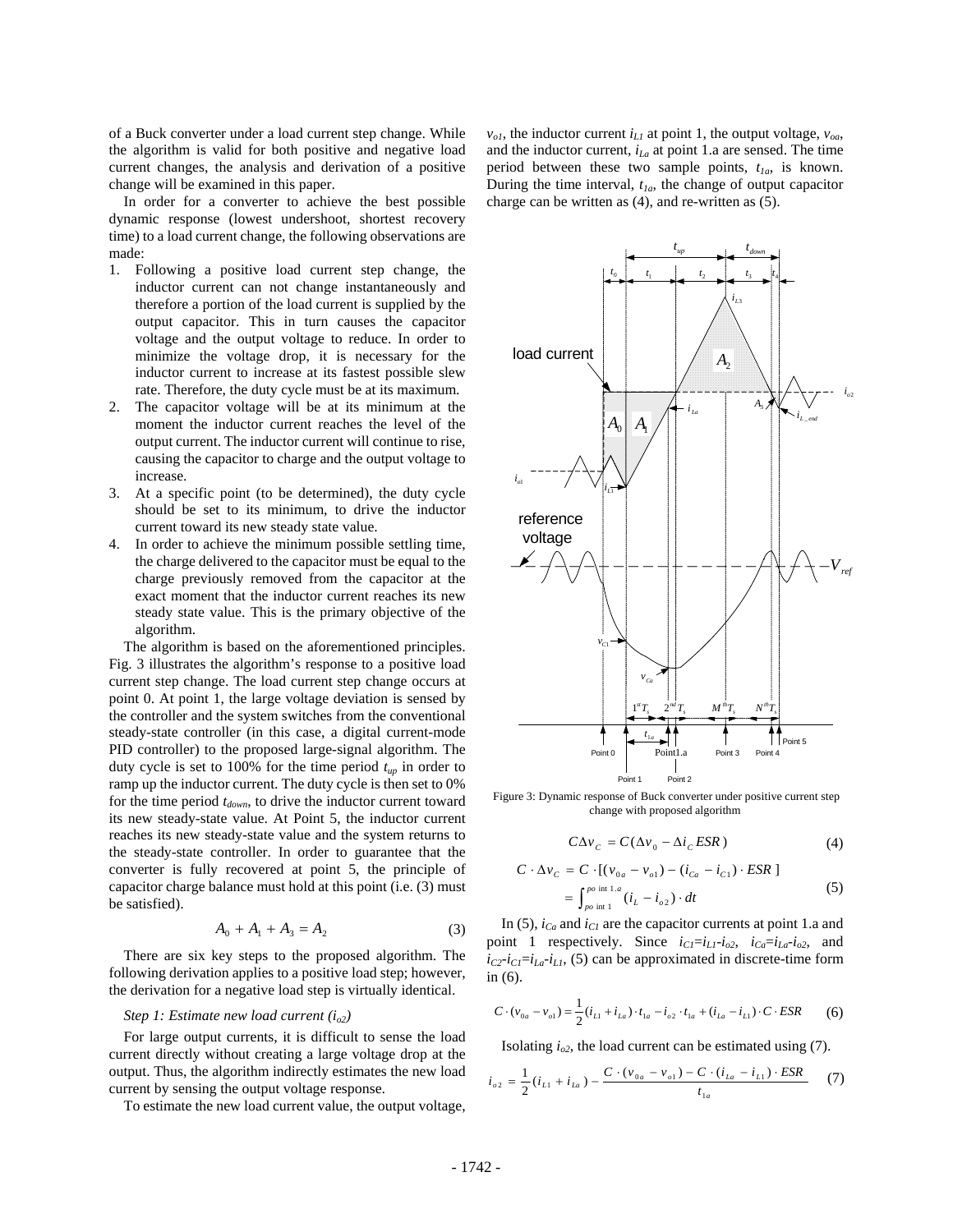#### *Step 2: Calculate inductor slew rates*

The rising and falling slew rates for the inductor current of a Buck converter are expressed in equations (8) and (9) respectively.

$$
\frac{di_L}{dt} = \frac{v_{in} - v_o}{L}
$$
 (8)

$$
\frac{di_L}{dt} = \frac{-v_o'}{L} \tag{9}
$$

 $v_o$ ' is approximated in (10).

$$
v_o \approx V_{ref} + i_{o2} \cdot r_{loss} \tag{10}
$$

*rloss* represents the equivalent loss of the converter and is expressed in (11).

$$
r_{loss} = R_L + R_{on} + R_{switching} \tag{11}
$$

 $R_L$  is the inductor resistance,  $R_{on}$  is the MOSFET resistance and *Rswitching* represents the equivalent switching loss.

## *Step 3: Calculate the capacitor discharge portion A0*

 $A_0$  can be estimated using (12).

$$
A_0 = C \cdot (v_{C0} - v_{C1}) \approx C \cdot (V_{ref} - v_{C1}) = C \cdot (V_{ref} - v_{o1} + i_{C1} \cdot ESR)
$$
  
=  $C \cdot (V_{ref} - v_{o1} + (i_{L1} - i_{o2}) \cdot ESR)$  (12)

#### *Step 4: Calculate*  $t_1$  *and the capacitor discharge portion*  $A_1$

Based on the estimated load current  $i_{o2}$  and the inductor current rising slew rate given by  $(8)$ , the interval  $t_1$  and the capacitor discharge  $A_1$  can be obtained utilizing simple geometry, as defined in (13) and (14).

$$
t_1 = \frac{i_{\rho 2} - i_{L1}}{(\nu_{in} - \nu_{\rho})^2 / L}
$$
 (13)

$$
A_1 = \frac{1}{2} t_1 (i_{02} - i_{L1})
$$
 (14)

#### *Step 5: Calculate*  $t_4$  *and the capacitor discharge portion*  $A_3$

When the transient ends, the new steady state duty cycle is obtained using (15).

$$
D_{\text{new}} = \frac{v_o}{v_{\text{in}}} \tag{15}
$$

The value of the new steady state inductor current ripple can be expressed as (16).

$$
I_{\text{nipple}} = (1 - D_{\text{new}}) \cdot T_s \cdot \frac{v_o}{L}
$$
 (16)

Therefore, the new steady state inductor current valley value  $i_{L_{end}}$  is given by (17).

$$
i_{L_{\text{end}}} = i_{o2} - \frac{1}{2} I_{\text{ripple}} = i_{o2} - \frac{1}{2} (1 - \frac{v_o}{v_{\text{in}}}) \cdot T_s \cdot \frac{v_o}{L}
$$
 (17)

Based on the estimated load current,  $i_{o2}$ , the inductor current falling slew rate, given by (9), and the new steady state inductor current valley value, given by (17), the interval  $t_4$  and the capacitor discharge area,  $A_3$  can be obtained geometrically using (18) and (19).

$$
t_4 = \frac{i_{o2} - i_{L\_end}}{v_o / L}
$$
 (18)

$$
A_3 = \frac{1}{2} t_4 \cdot (i_{02} - i_{L\_end})
$$
 (19)

*Step 6: Calculate the capacitor charge*  $A_2$  *and the time periods t<sub>2</sub> and t<sub>3</sub></sup>* 

It is noted in Fig. 3 that at point 5, the charge removed from the capacitor is equal to the charge delivered to the capacitor, thus (3) is satisfied.

During the time period  $t_2$ , the inductor current slew rate is given by  $(8)$ . During the time period  $t_3$ , the inductor current slew rate is given by (9). Therefore, the capacitor charge area  $A_2$  can be derived geometrically in (20), where  $i_{L3}$  is given by  $(21)$ .

$$
A_2 = \frac{1}{2} (t_2 + t_3) \cdot (i_{L3} - i_{02})
$$
 (20)

$$
i_{L3} = i_{\sigma 2} + \frac{v_0}{L} \cdot t_3 = i_{\sigma 2} + \frac{v_{in} - v_0}{L} \cdot t_2 \qquad (21)
$$

Using (21), the ratio  $t_2/t_3$  can be derived as (22).

$$
t_2 / t_3 = \frac{v_o}{v_{in} - v_o} \tag{22}
$$

Then, using  $(12)$ ,  $(14)$ ,  $(19)$  and  $(20)$ – $(22)$ , the times  $t_2$  and  $t_3$  can be derived as  $(23)$  and  $(24)$ .

$$
t_2 = \sqrt{\frac{A_0 + A_1 + A_3}{\frac{1}{2} \frac{v_{in}}{v_o} \frac{v_{in} - v_o}{L}}}
$$
(23)

$$
t_3 = \frac{v_{in} - v_o}{v_o} t_2
$$
 (24)

In order to achieve optimal dynamic response, the rise time  $t_{up} = t_1 + t_2$  and the fall time  $t_{down} = t_3 + t_4$  is calculated.

The controller uses the calculated times to drive the converter to recover in the shortest possible time. Since the duty cycles of the converter can only be altered at discrete times, the algorithm compensates for this by adjusting two duty cycles during the transient period.

Before the converter returns to its steady-state mode, the algorithm passes the new duty cycle (15) and load current (7) to the digitally-implemented current-mode PID controller.

## IV. OPTIMAL DYNAMIC RESPONSE UNDER INPUT VOLTAGE CHANGE

The principle of capacitor charge balance can be applied to ensure that a converter, under an input voltage change, can recover in optimal time. An algorithm is proposed to drive a converter to recovery in two switching cycles after an input voltage change.

While analog current-mode controllers may have excellent audio-susceptibility, digital current-mode controllers do not. Therefore, this algorithm corrects a major drawback of digitally-implemented controllers.

Fig. 4 illustrates the dynamic response of the proposed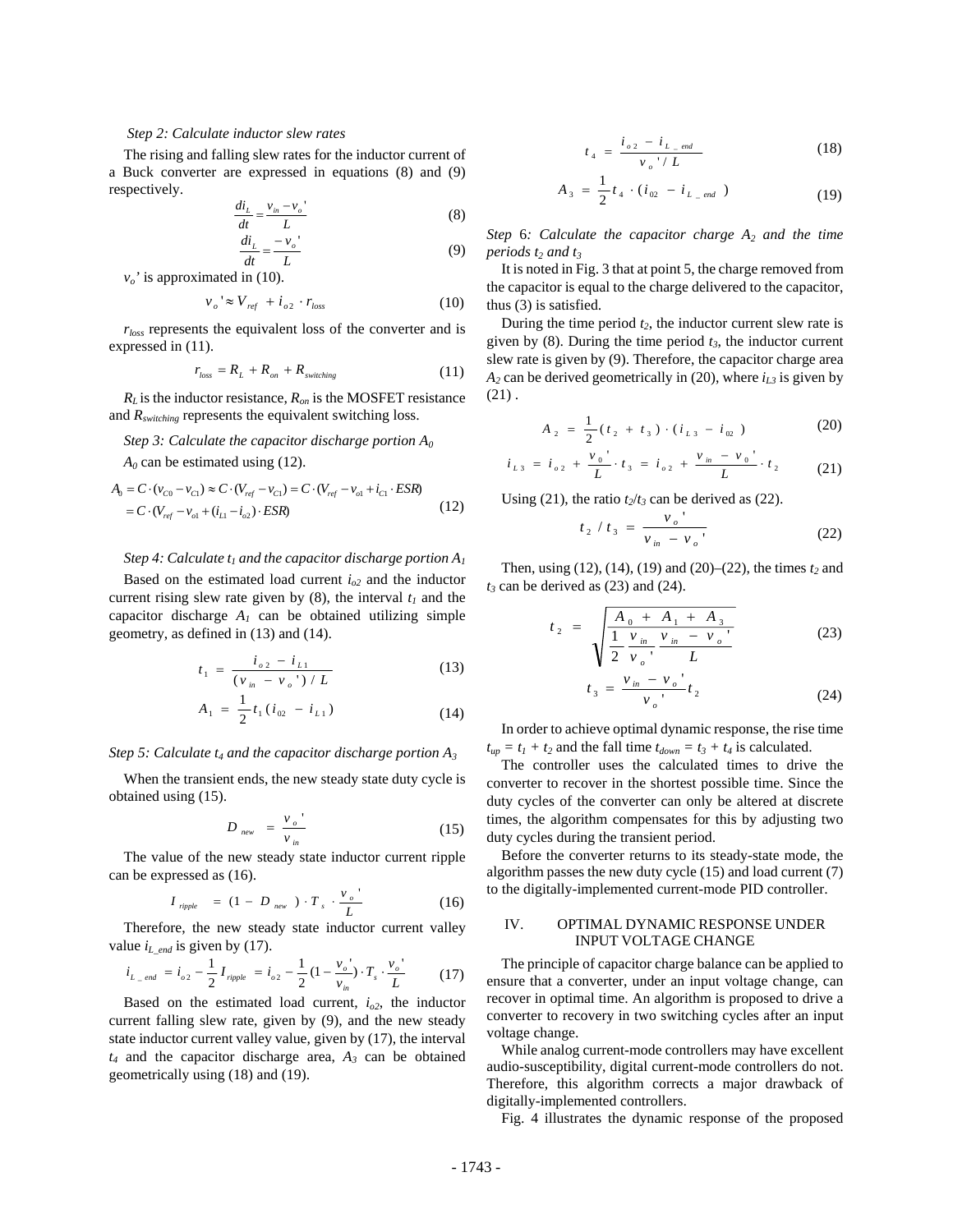algorithm when the input voltage changes within one switching cycle. The following analysis and derivation will pertain to a positive input voltage step; however, the derivation of a negative input voltage step is virtually identical.



Figure 4: Dynamic Response of proposed algorithm under positive input voltage change

As with the previous algorithm, the main goal of the input voltage algorithm is to ensure that the principle of capacitor charge balance is satisfied at the exact moment that the inductor current reaches its steady-state value, after the transient. At point 3, it is apparent that the inductor current is at its steady state value. In order for the converter to be considered recovered, the charge removed from the capacitor must equal the charge delivered to the capacitor.

The input voltage variation is sensed directly by the controller. The system will switch from its conventional steady-state controller to the proposed algorithm immediately following an input voltage variation.

As with the previous algorithm, the first step of derivation is to determine the capacitor charge portion  $A_0$ .  $A_0$  represents the capacitor charge change before the algorithm senses the voltage variation and activates.  $A_0$  is calculated in (25).

$$
A_0 = C \cdot (v_{C1} - v_{C0}) \approx C \cdot (v_{C1} - V_{ref})
$$
  
=  $C \cdot (v_{o1} - i_{C1} \cdot ESR - V_{ref})$  (25)  
=  $C \cdot (v_{o1} - (i_{L1} - i_o) \cdot ESR - V_{ref})$ 

 $A_1$  represents the net capacitor charge during period  $T_1$ .  $A_1$ is calculated geometrically in (26).

$$
A_1 = \frac{1}{2} d_1 T_s \cdot [(i_{L1} - i_{L2}) + (i_{peak1} - i_{L2})]
$$
  
+ 
$$
\frac{1}{2} (1 - d_1) T_s \cdot (i_{peak1} - i_{L2}) - (i_o - i_{L2}) T_s
$$
 (26)

where  $d_1$  represents the duty cycle of period  $T_1$ .  $A_2$  represents the net capacitor charge during the period  $T_2$ .

A<sub>2</sub> is calculated geometrically in (27).  
\n
$$
A_2 = \frac{1}{2} d_2 T_s \cdot (i_{peak 2} - i_{L2}) + \frac{1}{2} (1 - d_2) T_s \cdot [(i_{peak 2} - i_{L2}) + (i_{L\_end} - i_{L2})]
$$
\n(27)

 $-(i_o - i_{L2})T_s$ 

where  $d_2$  represents the duty cycle of period  $T_2$ .

In order to ensure that the converter is recovered at point 3, the inductor current must equal its steady state value at the exact moment that (28) is satisfied.

$$
A_0 + A_1 + A_2 = 0 \tag{28}
$$

Referring to Fig. 4, a relationship between  $i_{L1}$  and  $i_{L \text{ end}}$  is established in (29).

$$
i_{L_{\text{end}}} - i_{L1} = (d_1 v_{in1} - v_o') \frac{T_s}{L} + (d_2 v_{in1} - v_o') \frac{T_s}{L}
$$
 (29)

 $v<sub>o</sub>$ ' is previously calculated in (10).

Re-arranging (29) yields a relationship between  $d_1$  and  $d_2$ , as expressed in (30).

$$
d_1 + d_2 = \frac{(i_{L\_end} - i_{L1}) \cdot \frac{L}{T_s} + 2 \cdot v_o'}{v_{in1}} = k
$$
 (30)

By combining (25)-(28) and (30), the required duty cycles are expressed in (31) and (32).

$$
d_{1} = \frac{1}{2} \left[ (1+k) - \sqrt{(1+k)^{2} + \frac{4L}{v_{in1} \cdot T_{s}} (i_{L1} - 2i_{o} + i_{L\_end} - \frac{1}{2} k^{2} v_{in1} \frac{T_{s}}{L} + \frac{A_{0}}{T_{s}})} \right]
$$
(31)

$$
d_2 = k - d_1 \tag{32}
$$

The algorithm uses the calculated duty cycles to drive the converter to recovery in two switching cycles.

Due to the presence of input filters, input voltage changes are usually slow. The algorithm compensates for slow voltage changes by continuously sensing the input voltage to determine if the input voltage change has completed. In this case, the converter will recover two switching cycles after the input voltage variation ceases.

It is possible, under very large input voltage variations, that (31) and (32) yield duty cycles below 0% or above 100%. In this case, the algorithm will continuously reset and recalculate the duty cycles until feasible results are obtained.

#### V. EXPERIMENTAL RESULTS

In order to verify the functionality of the algorithms, they were tested using the setup illustrated in Fig. 5.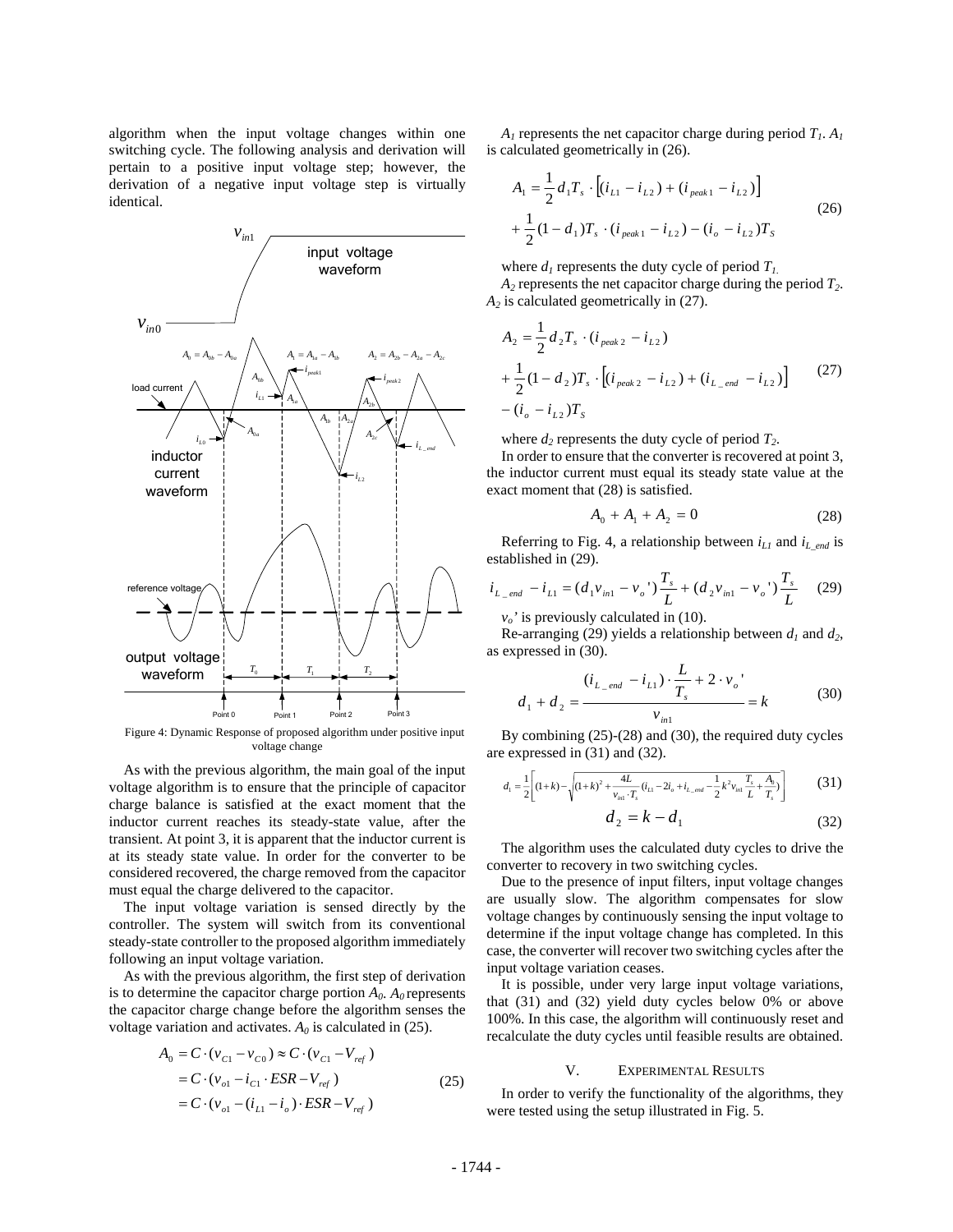

Figure 5: Experimental test setup

The Buck converter under test had the following parameters: 25W, *L*=1uH, *C*=235uF, ESR=1m $\Omega$ , R<sub>L</sub>=2m $\Omega$ and *fs*=400kHz.

An FPGA was utilized in order to implement a digital current-mode PID controller and the two dynamic response algorithms. The FPGA used was a Xilinx Spartan 2E development board with a clock speed of 200 MHz.

The dynamic response of the two algorithms was compared with that of a digitally-implemented current-mode PID controller. The PID controller was designed for maximum bandwidth with a phase margin of 50º.

## *A. Load Current Step Dynamic Response*

The above-mentioned controller was tested with a positive load current step of  $5A \rightarrow 10A$ . The input voltage was set to 5V and the reference voltage was set to 2.5V. Fig. 6 and Fig. 7 illustrate the response of the PID controller and the proposed algorithm respectively.

It is shown in Fig. 6 and Fig. 7 that by using the proposed control algorithm, the voltage undershoot, due to a positive load current step change  $(5A \rightarrow 10A)$ , is decreased from 132mV using current-mode PID to 86mV using the proposed optimal control algorithm.



Figure 6: PID controller response to a  $5A \rightarrow 10A$  load current step (X-axis: 40us/div; Y-axis: 50mV/div)



Figure 7: Optimal algorithm response to a  $5A\rightarrow 10A$  load current step (X-axis: 40us/div; Y-axis: 50mV/div)

The recovery time is reduced from 160us using the current-mode PID controller to 17us using the proposed optimal control algorithm.

 The converter was tested with a negative load current step of 10A  $\rightarrow$  5A. Fig. 8 and Fig. 9 illustrate the response of the PID controller and the proposed algorithm respectively.



Figure 8: PID controller response to a  $10A \rightarrow 5A$  load current step (X-axis: 40us/div; Y-axis: 50mV/div)



Figure 9: Optimal algorithm response to a  $10A \rightarrow 5A$  load current step (X-axis: 40us/div; Y-axis: 50mV/div)

 It is demonstrated in Fig. 8 and Fig. 9 that by using the proposed control algorithm, the voltage overshoot, due to a negative load current step change ( $10A \rightarrow 5A$ ), is decreased from 131mV using the current mode PID controller to 60mV using the proposed optimal control. The recovery time is reduced from 152us using current-mode PID to 13us using the proposed optimal control algorithm.

## *B. Input Voltage Change Dynamic Response*

The converter was tested with a negative input voltage change of  $7.5V \rightarrow 5V$ . The output current was set to 5A for this experiment. Fig. 10 and Fig. 11 illustrate the response of the PID controller and the proposed algorithm respectively.